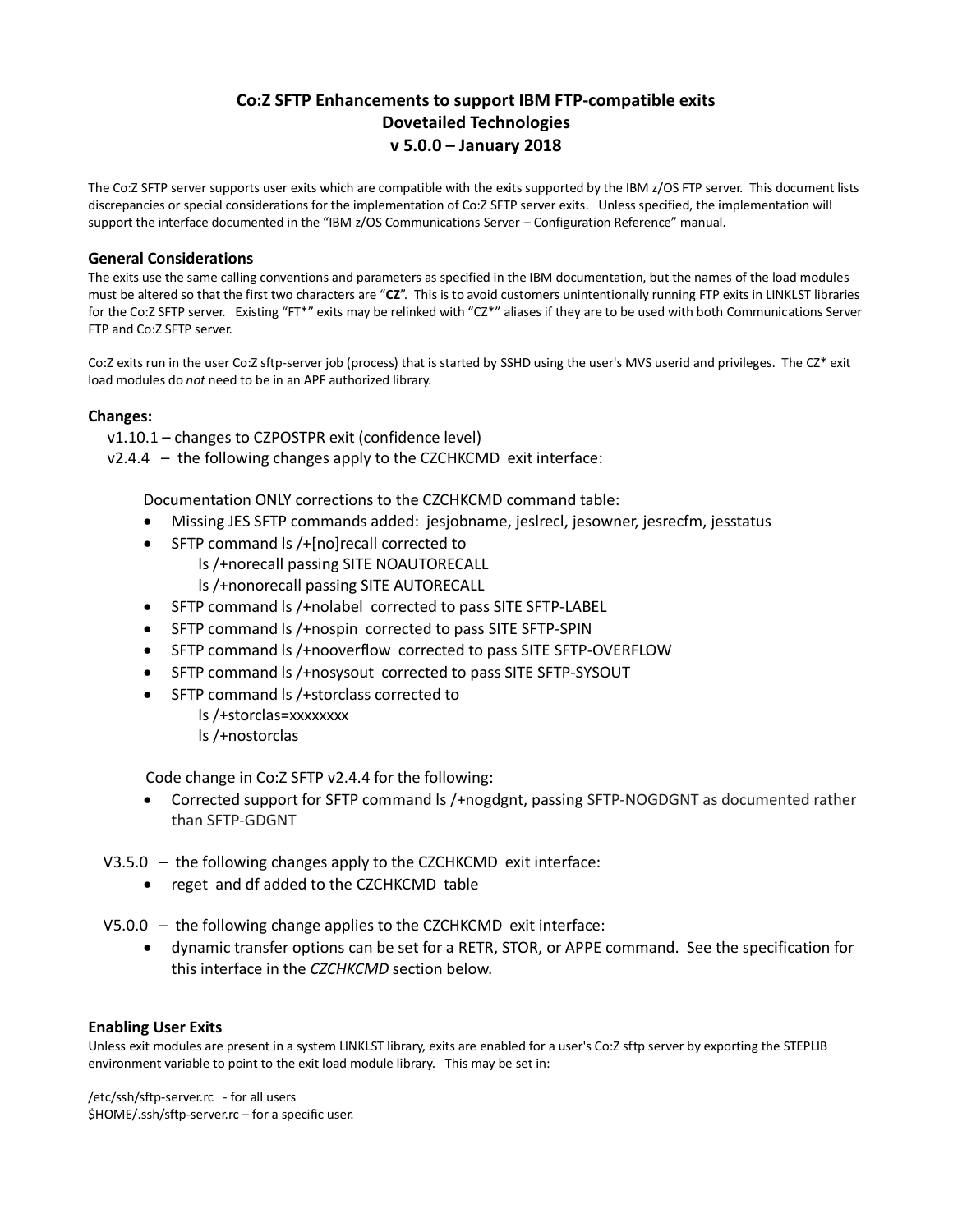#### **Exit: CZCHKIP**

The actual TCP/IP connection is setup and the user is authenticated by IBM Ported Tools SSHD, This exit will be called when Co:Z sftp-server is started. If the exit rejects the session (RC != 0), then the session will be terminated.

#### **Exit: CZCHKPWD**

Note: password field is blank, since SSHD handles passwords/login and it is not available to SFTP. This exit is called only after SSH authenticates the session and Co:Z sftp-server is started. If connection is rejected by user exit, sftp-server writes log message and rejects the SFTP\_FXP\_INIT command with an error.

#### **Exit: CZCHKCMD**

Notes:

- 1. server-path is always absolute for HFS, or full quoted 'HLQ.DSN' for MVS datasets
- 2. The current directory is simulated by following "CWD" exit calls. The sftp-server does not modify the current directly; sftp clients always send full path names.
- 3. Command names are always folded to upper case
- 4. Command arguments may not be modified except where noted below.
- 5. 500 reply extension message is logged, but there is no mechanism for sending message back to client (other than retrieving /+error.log)
- 6. SFTP settings ("ls /+") are documented in the Co:Z SFTP User's Guide
- 7. FTP SITE commands are used in the exit for Co:Z SFTP settings with the same meaning. "SITE SFTP-xxxx" is used otherwise. **Customers that wish to use existing FTP exits** must ensure that they either allow or validate "SITE SFTP-xxxx" commands.
- 8. To set transfer options for a RETR, STOR, or APPE command, update the scratchpad (at offset 0) with the following: COZ\_OPT=xxxx

 where xxxx is four bytes containing a pointer to a buffer in 31 bit storage which must be allocated by the exit. This buffer contains a comma separated list of options, terminated by a null character (x'00'). For example, mode=text,trim. The exit is responsible for freeing this buffer, possibly in the post command exit (CZPOSTPR). The COZ\_OPT parameter is ignored for commands other than RETR, STOR and APPE. When the **SFTP\_CHKCMD\_OPTION\_ERROR\_FAIL** environment variable is set to true, the transfer will fail when an error is detected parsing or validating the transfer options. Consider setting this variable in the sitewide server configuration. For information on transfer options that can be set, see the SFTP User's Guide [\(http://coztoolkit.com/docs/sftp/options.html\)](http://coztoolkit.com/docs/sftp/options.html).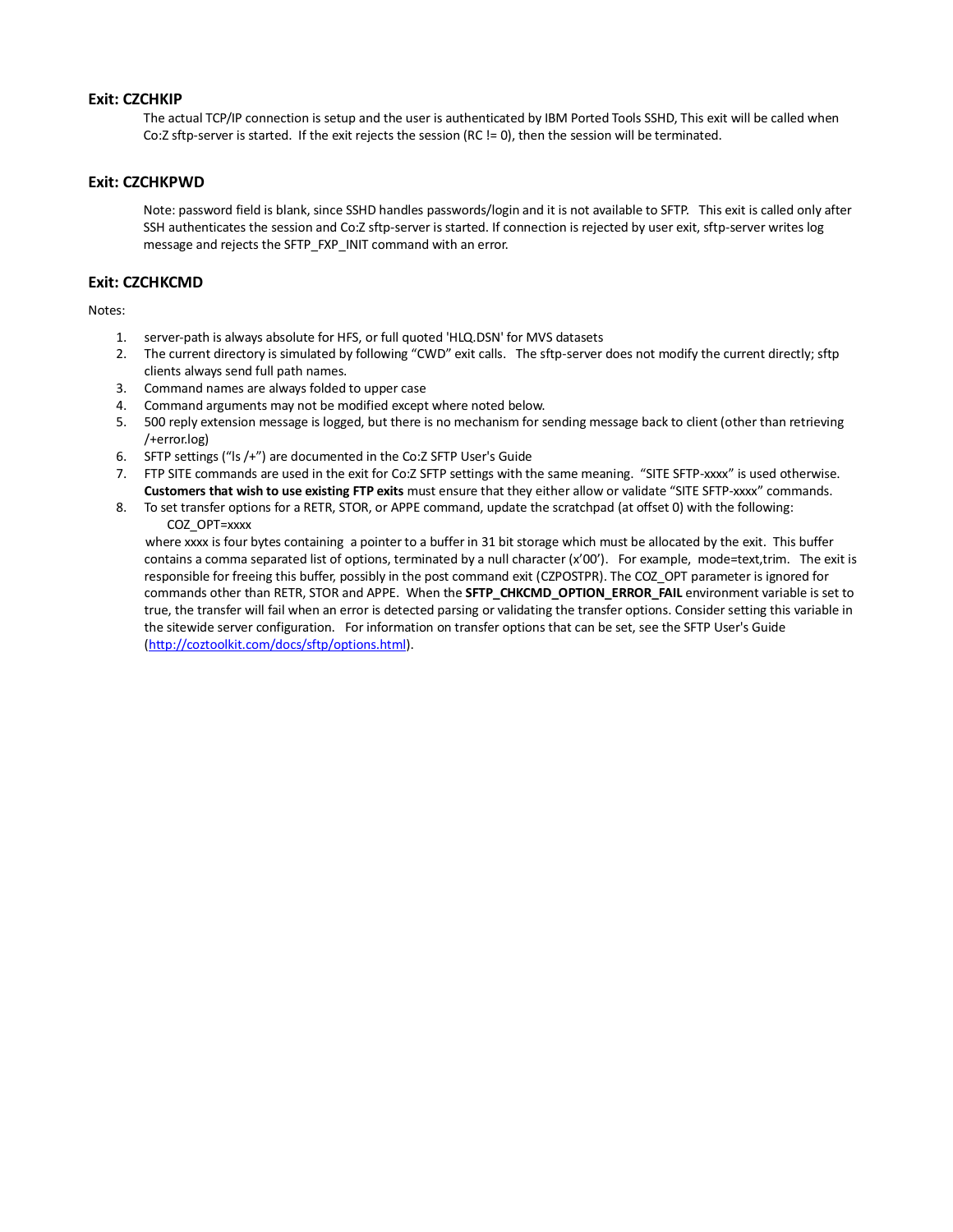| <b>SFTP Command</b>                                                                     | FTP command passed to CHKCMD exit                                                                                                                                                                                                                                               |
|-----------------------------------------------------------------------------------------|---------------------------------------------------------------------------------------------------------------------------------------------------------------------------------------------------------------------------------------------------------------------------------|
| chmod mode server-path                                                                  | SITE CHMOD mode server-path<br>command args (mode and path) can be<br>modified by exit                                                                                                                                                                                          |
| chgrp grp server-path                                                                   | SITE SFTP-CHOWN server-path<br>server-path may be modified by exit                                                                                                                                                                                                              |
| chown owner server-path                                                                 | SITE SFTP-CHOWN server-path<br>server-path may be modified by exit                                                                                                                                                                                                              |
| SFTP protocol command<br>"SSH2_FXP_SETSTAT" with option<br>SSH2_FILEXFER_ATTR_ACMODTIME | SITE SFTP-ACMODTIME server-path<br>server-path may be modified by exit<br>used by some SFTP clients to set the server<br>file's last-access and last-modified times<br>after upload.                                                                                            |
| cwd server-path                                                                         | CWD server-path<br>this is done by the server when it receives a<br>"realpath" or "stat" packet for a directory.<br>It does not actually change the CWD of the<br>server unix process, but subsequent calls to<br>the exit will use the directory as the<br>"current directory" |
| df server-path                                                                          | LIST server-path<br>command args (server-path) can be<br>modified by exit                                                                                                                                                                                                       |
| put client-path server-path                                                             | STOR server-path<br>command args (server-path) can be<br>modified by exit<br>APPE server-path<br>command args (server-path) can be<br>modified by exit if target is dataset and<br>DISP=MOD                                                                                     |
| get server-path client-path                                                             | RETR server-path<br>command args (server-path) can be<br>modified by exit                                                                                                                                                                                                       |
| ls server-path                                                                          | LIST server-path<br>command args (server-path) can be<br>modified by exit                                                                                                                                                                                                       |
| In oldpath newpath                                                                      | LIST oldpath<br>(followed by<br>STOR newpath<br>the newpath argument can be modified by                                                                                                                                                                                         |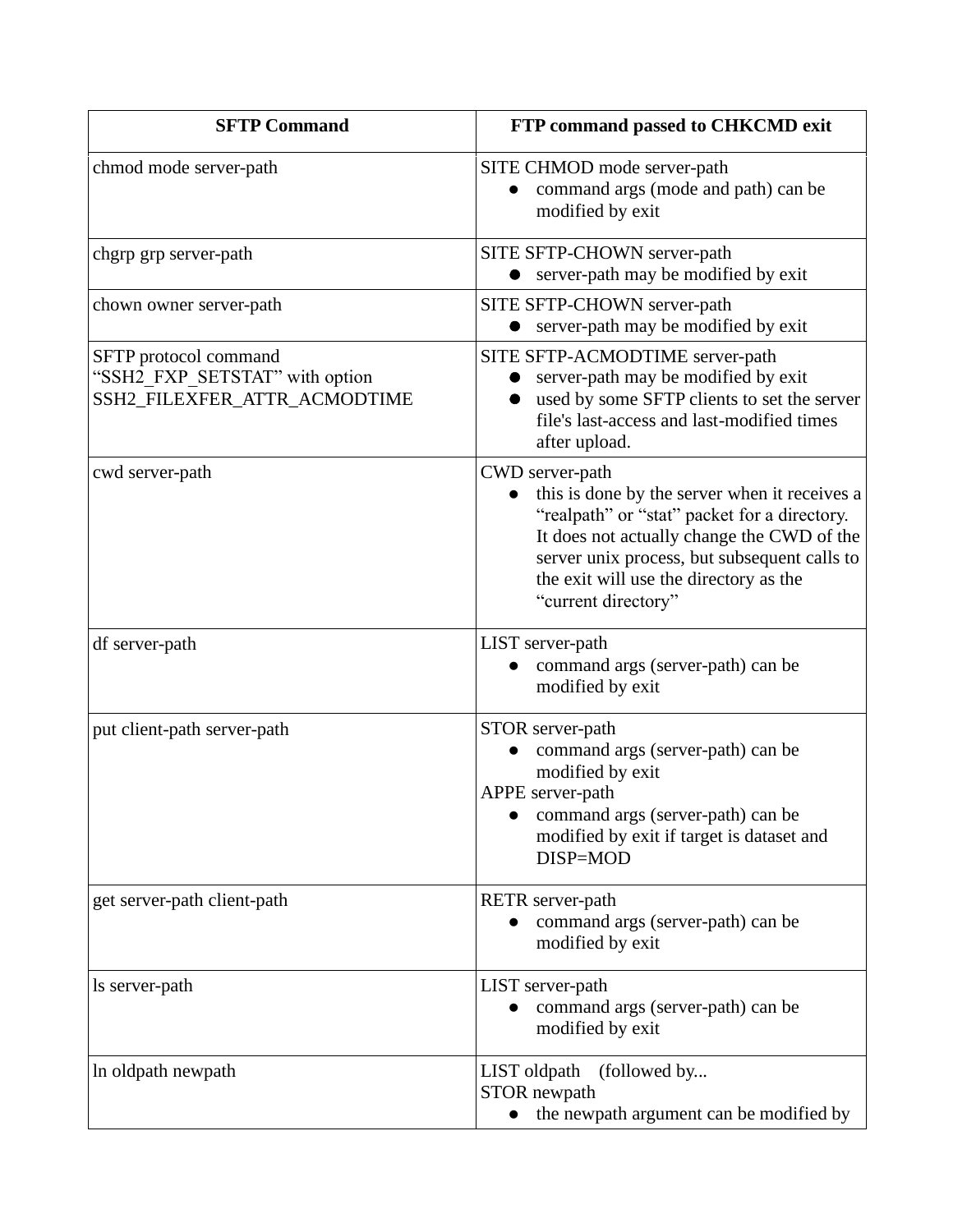|                                      | exit                                         |
|--------------------------------------|----------------------------------------------|
| $\frac{1}{5}$ /+[no] mount           | SITE [NO]AUTOMOUNT                           |
| $\frac{1}{2}$ /+blksize=nnnnn        | SITE BLKSIZE=nnnnn                           |
| $ls$ /+noblksize                     | <b>SITE BLKSIZE</b>                          |
| $ls$ /+bufno=nnn                     | <b>SITE BUFNO=nnn</b>                        |
| $\frac{1}{s}$ /+nobufno              | n/a (CS FTP doesn't allow "unsetting" bufno) |
| ls /+copies=nnn                      | SITE SFTP-COPIES=nnn                         |
| $ls$ /+nocopies                      | <b>SITE SFTP-COPIES</b>                      |
| ls /+conddisp=catlg delete           | SITE CONDISP=CATLG DELETE                    |
| ls/+noconddisp                       | <b>SITE CONDISP</b>                          |
| $\frac{1}{5}$ /+dataclas=xxxxxxxx    | SITE DATACLASS=xxxxxxxx                      |
| $\frac{1}{5}$ /+nodataclas           | <b>SITE DATACLASS</b>                        |
| $\lg$ /+dest=xxxxxxx                 | SITE SFTP-DEST=xxxxxxxx                      |
| $ls$ /+nodest                        | <b>SITE SFTP-DEST</b>                        |
| $\frac{1}{5}$ /+dir=nnn              | SITE DIRECTORY=nnn                           |
| $ls$ /+nodir                         | <b>SITE DIRECTORY</b>                        |
| $\frac{1}{s}$ /+disp=old shr new mod | SITE SFTP-DISP=xxx                           |
| ls /+nodisp                          | <b>SITE SFTP-DISP</b>                        |
| ls/+dsntype=LIBRARY PDS              | SITE PDSTYPE=PDSE PDS                        |
| $ls$ /+nodsntype                     | <b>SITE PDSTYPE</b>                          |
| $ls$ /+dsorg=xxx                     | SITE SFTP-DSORG=xxx                          |
| $\frac{1}{s}$ /+nodsorg              | <b>SITE SFTP-DSORG</b>                       |
| $\frac{1}{5}$ /+forms=xxxxxxx        | SITE SFTP-FORMS=xxxxxxxx                     |
| $\frac{1}{s}$ /+noforms              | <b>SITE SFTP-FORMS</b>                       |
| $\frac{1}{5}$ /+gdgnt                | <b>SITE SFTP-GDGNT</b>                       |
| $\frac{1}{s}$ /+nogdgnt              | SITE SFTP-NOGDGNT                            |
| $ls$ /+hold                          | <b>SITE SFTP-HOLD</b>                        |
| $ls$ /+nohold                        | <b>SITE SFTP-NOHOLD</b>                      |
| $ls$ /+jesjobname=xxx                | SITE JESJOBNAME=xxx                          |
| ls /+nojesjobname                    | <b>SITE JESJOBNAME</b>                       |
| $ls$ /+jeslrecl=xxx                  | SITE JESLRECL=xxx                            |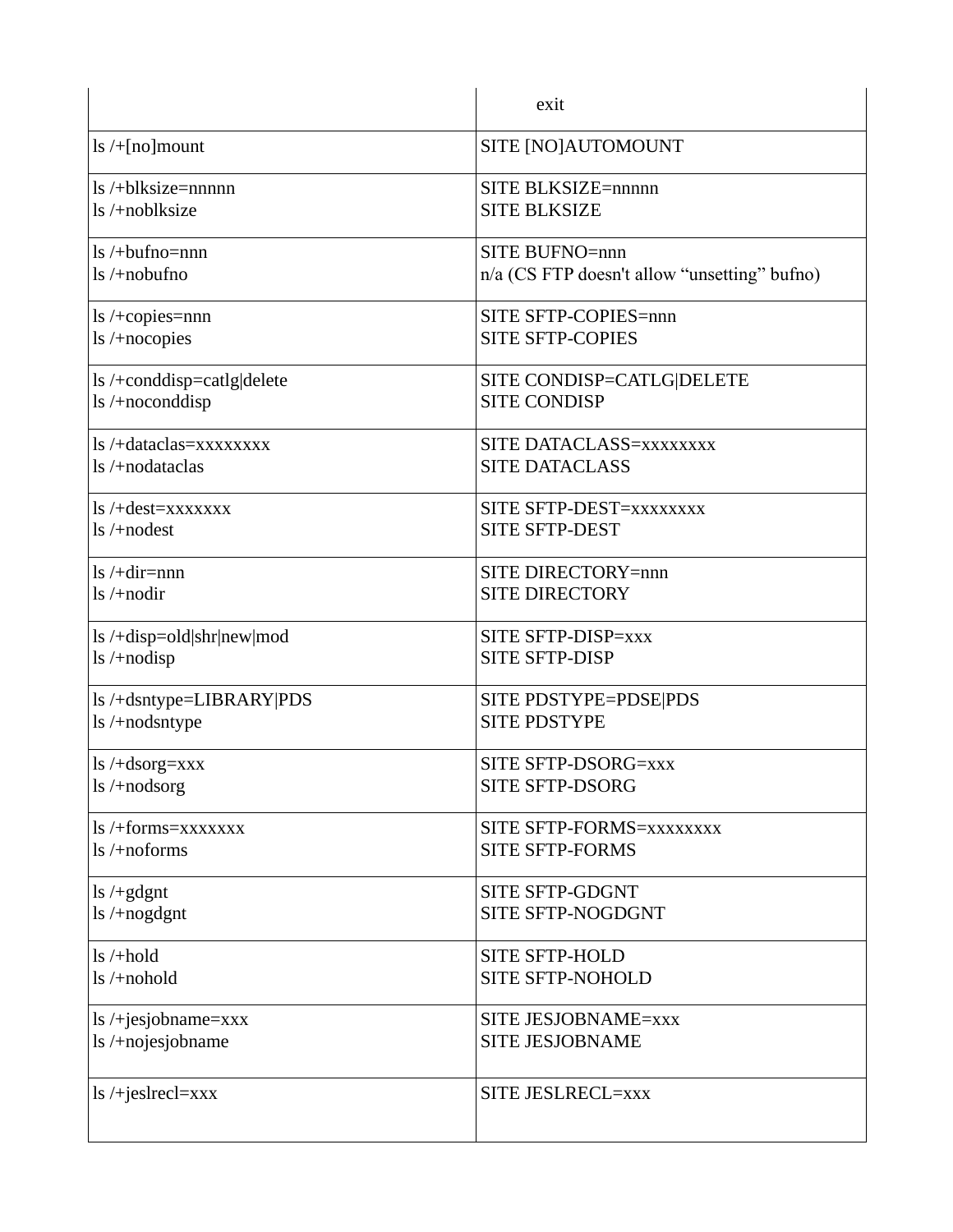| $\frac{1}{s}$ /+jesowner=xxx     | <b>SITE JESOWNER=xxx</b>                                     |
|----------------------------------|--------------------------------------------------------------|
| ls/+nojesowner                   | <b>SITE JESOWNER</b>                                         |
| $ls$ /+jesrecfm=xxx              | SITE JESRECFM=xxx                                            |
| $\frac{1}{s}$ /+jesstatus=xxx    | SITE JESSTATUS=xxx                                           |
| ls /+nojesstatus                 | <b>SITE JESSTATUS</b>                                        |
| $\frac{1}{5}$ /+label=xxx        | SITE SFTP-LABEL=xxx                                          |
| $ls$ /+nolabel                   | <b>SITE SFTP-LABEL</b>                                       |
| $\frac{1}{s}$ /+like=dsname      | SITE DCBDSN=dsname                                           |
| $\frac{1}{s}$ /+nolike           | <b>SITE DCBDSN</b>                                           |
| $\frac{1}{2}$ /+lrecl=nnnnn      | SITE LRECL=nnnnn                                             |
| $ls$ /+nolrecl                   | <b>SITE LRECL</b>                                            |
| $ls /+maxvol =$ nnn              | SITE VCOUNT=nnn                                              |
| ls/+nomaxvol                     | <b>SITE VCOUNT</b>                                           |
| ls /+mgmtclas=xxxxxxxx           | SITE MGMTCLASS=xxxxxxx                                       |
| ls/+nomgmtclas                   | <b>SITE MGMTCLASS</b>                                        |
| $\frac{1}{s}$ /+norecall         | SITE NOAUTORECALL                                            |
| ls /+nonorecall                  | <b>SITE AUTORECALL</b>                                       |
| ls /+outdes=xxxxxxxx             | SITE SFTP-OUTDES=xxxxxxxx                                    |
| $\ln$ /+nooutdes                 | <b>SITE SFTP-OUTDES</b>                                      |
| ls/+overflow=xxxx                | SITE SFTP-OVERFLOW=XXXXXX                                    |
| $\ln$ /+nooverflow               | <b>SITE SFTP-OVERFLOW</b>                                    |
| $\frac{1}{s}$ /+recfm=xxx        | <b>SITE RECFM=xxx</b>                                        |
| $ls /+norecfm$                   | <b>SITE RECFM</b>                                            |
| $ls / + retp$ d=nnnnn            | SITE RETPD=nnnnn                                             |
| ls /+noretpd                     | <b>SITE RETPD</b>                                            |
| ls /+siteexit=any command        | SITE any command                                             |
| $\text{ls}/\text{+sequence=nnn}$ | SITE SFTP-SEQUENCE=nnn                                       |
| ls /+nosequence                  | SITE SFTP-SEQUENCE                                           |
| ls /+space=type.pri.sec          | SITE BLOCKS/CYLINDERS/TRACKS<br>SITE PRI=nnn<br>SITE SEC=nnn |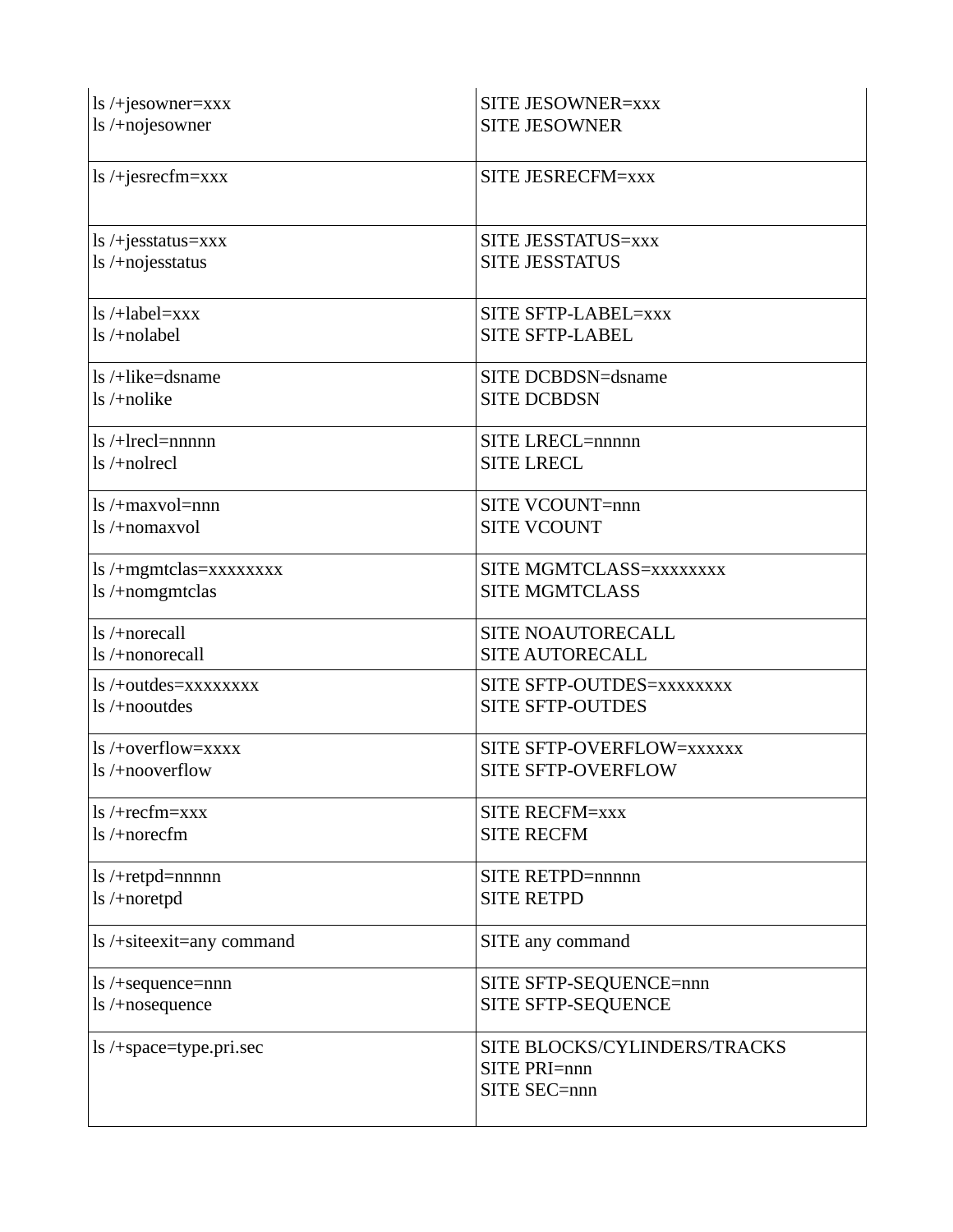| $\ln$ /+nospace                                            | <b>SITE PRI</b><br><b>SITE SEC</b>                                                  |
|------------------------------------------------------------|-------------------------------------------------------------------------------------|
| $\text{ls}/+\text{spin}=\text{unalloc}$<br>$ls / +$ nospin | SITE SFTP-SPIN=UNALLOC<br><b>SITE SFTP-SPIN</b>                                     |
| ls/+storclas=xxxxxxxx<br>ls/+nostorclas                    | SITE STORCLASS=xxxxxxx<br><b>SITE STORCLASS</b>                                     |
| $ls$ /+sysout=x<br>$\frac{1}{s}$ /+nosysout                | SITE SFTP-SYSOUT=x<br>SITE SFTP-SYSOUT                                              |
| $ls /+trtch = xxxxxx$<br>ls /+notrtch                      | SITE SFTP-TRTCH=xxxxxx<br><b>SITE SFTP-TRTCH</b>                                    |
| $ls /+ucount =$ nnn<br>$\frac{1}{s}$ /+noucount            | SITE UCOUNT=nnn<br><b>SITE UCOUNT</b>                                               |
| ls /+unit=xxxxxx<br>$ls /+nounit$                          | SITE UNIT=xxxxxx<br><b>SITE UNIT</b>                                                |
| $\frac{1}{s}$ /+vol=xxxxxx<br>$ls$ /+novol                 | <b>SITE VOLUME=xxxxxx</b><br><b>SITE VOLUME</b>                                     |
| ls /+writer=xxxxxxxx                                       | SITE SFTP-WRITER=xxxxxxxx<br>and SITE FILETYPE=JES if writer=INTRDR                 |
| $\frac{1}{s}$ /+nowriter                                   | <b>SITE SFTP-WRITER</b>                                                             |
| mkdir server-path                                          | MKD server-path<br>command args (server-path) can be<br>modified by exit            |
| reget server-path client-path                              | <b>RETR</b> server-path<br>command args (server-path) can be<br>modified by exit    |
| rm server-path                                             | DELE server-path<br>command args (server-path) can be<br>modified by exit           |
| rmdir server-path                                          | RMD server-path<br>command args (server-path) can be<br>modified by exit            |
| rename oldpath newpath                                     | RNFR oldpath (followed by<br>RNTO newpath<br>command arg newpath can be modified by |